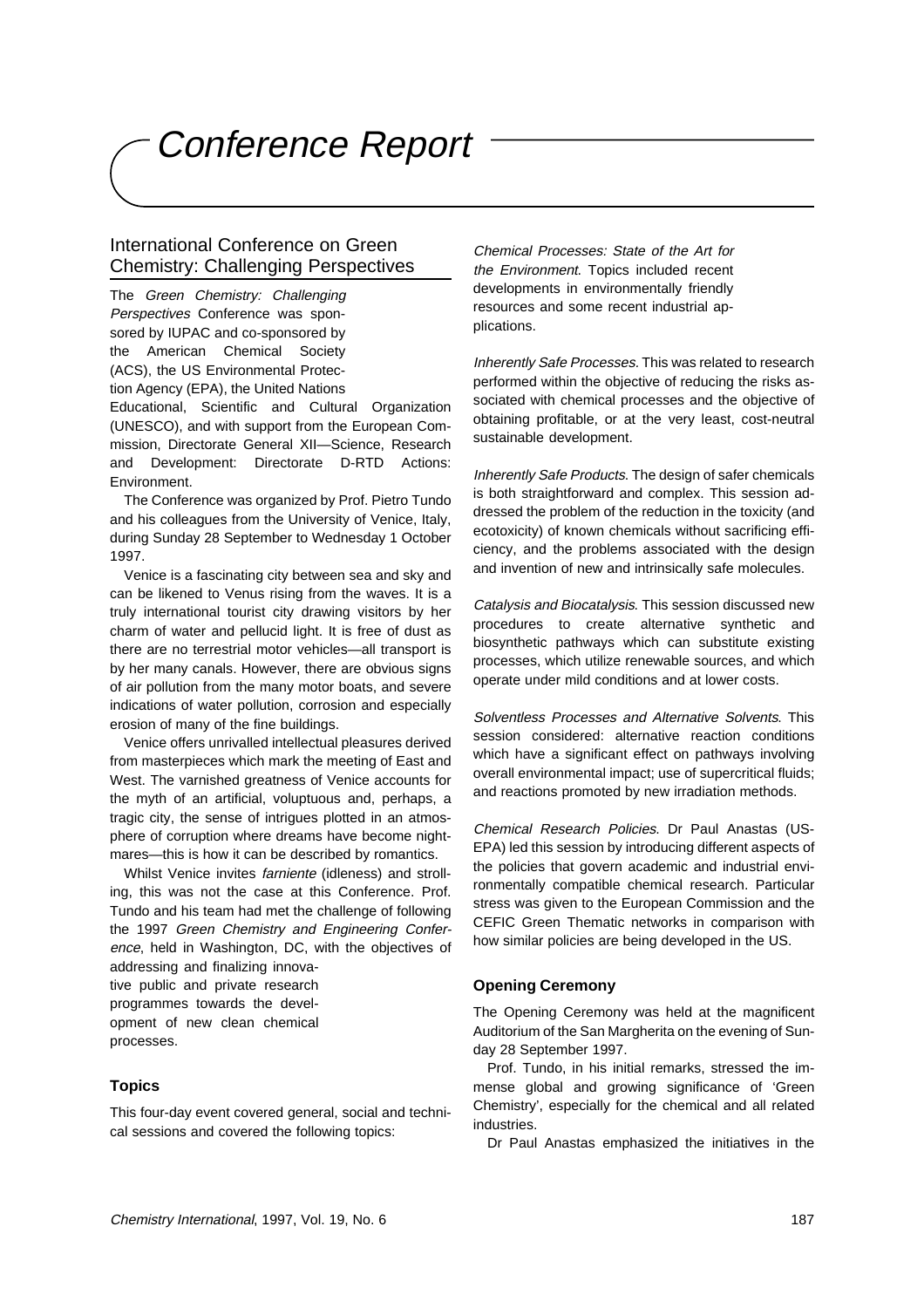USA, especially the 'President's Green Chemistry Challenge, Awards and Grants for Industry', in particular improvements to the natural environment.

Dr Joseph J. Breen, Executive Director of The Green Chemistry Institute, developed these themes, including the massive support being given by the American Chemical Society.

Prof. Gianfranco Scorrano gave the welcoming address on behalf of IUPAC and indicated the means by which IUPAC was emphasizing its environmental chemistry activities, especially through the Company Associate Scheme and the Chemistry and Environment **Division** 

The evening's activities concluded with a buffet and a musical concert.

## **Conference Introduction**

The Conference itself was held in the equally and very tranquil surroundings of the Ca'Dolfin Palace of the Universita Ca'Foscari' di Venezia, Calle Della Saoneria.

Prof. Tundo stressed that the ultimate goal of 'Green Chemistry' research is to develop and institute alternative syntheses for important industrial chemicals. This entails the challenge of designing new syntheses and extraction procedures that are less polluting.

It is of the greatest importance to collect all the available data on chemical processes of industrial importance, bearing in mind that older processes are the 'backbone' of facilities available in developing/industrializing and especially the least developed countries. These countries need to heed the experiences of the highly developed countries and thus 'leap-frog' to the newer, cleaner, more economic and less polluting production methods. The chemical industry needs to anticipate the evolution of international regulations and needs to overcome this by a new approach to pollution prevention.

A working party for Environmental Organic Chemistry within IUPAC Commission III.2 on Physical Organic Chemistry under the Chairmanship of Prof. Tundo has included a project on 'Reaction Pathways and Processes in Green Chemistry'. This project is being undertaken in collaboration with the IUPAC Chemistry and Environment Division. It is extremely timely, as every chemical company has its own programme for achieving environmental requirements. However, the dissemination of information in this field can accelerate the process by stimulating competition.

To achieve this goal it is proposed to collect data on the cooperation of the international agencies (e.g. the UN agencies, the EC), industry (chemical, agrochemical, pharmaceutical, etc.), national agencies (e.g. CEFIC and the EPA), in addition to the national chemical societies. It will be essential that each step taken will result in the creation of a policy for sustainable development, by listing the objectives, e.g. elimination of chlorine derivatives, replacement of organic solvents, oxidation reactions, recycling, atom economy, catalysis, biocatalysis, etc.

#### **Opening Address**

This was given by Prof. Maurizio Rispoli, President of the University of Venice.

He emphasized that recent years had witnessed the birth of awareness towards the development of industry, of products and of production processes, especially in view of the needs of sustainability.

He stressed the need for attention to be given to the problem of maintaining a dynamic balance between economic development and with due respect for the environment.

It is well known that the chemical industry, including in particular the petrochemical industry, has become the driving force of economic development over the past 100 years; by providing new materials and products which, due to their accessible prices, can satisfy a wide market demand. This development has allowed for improvement in living conditions for consumers.

However, over the past few years, we have begun to question ourselves on the consequences of the devel-